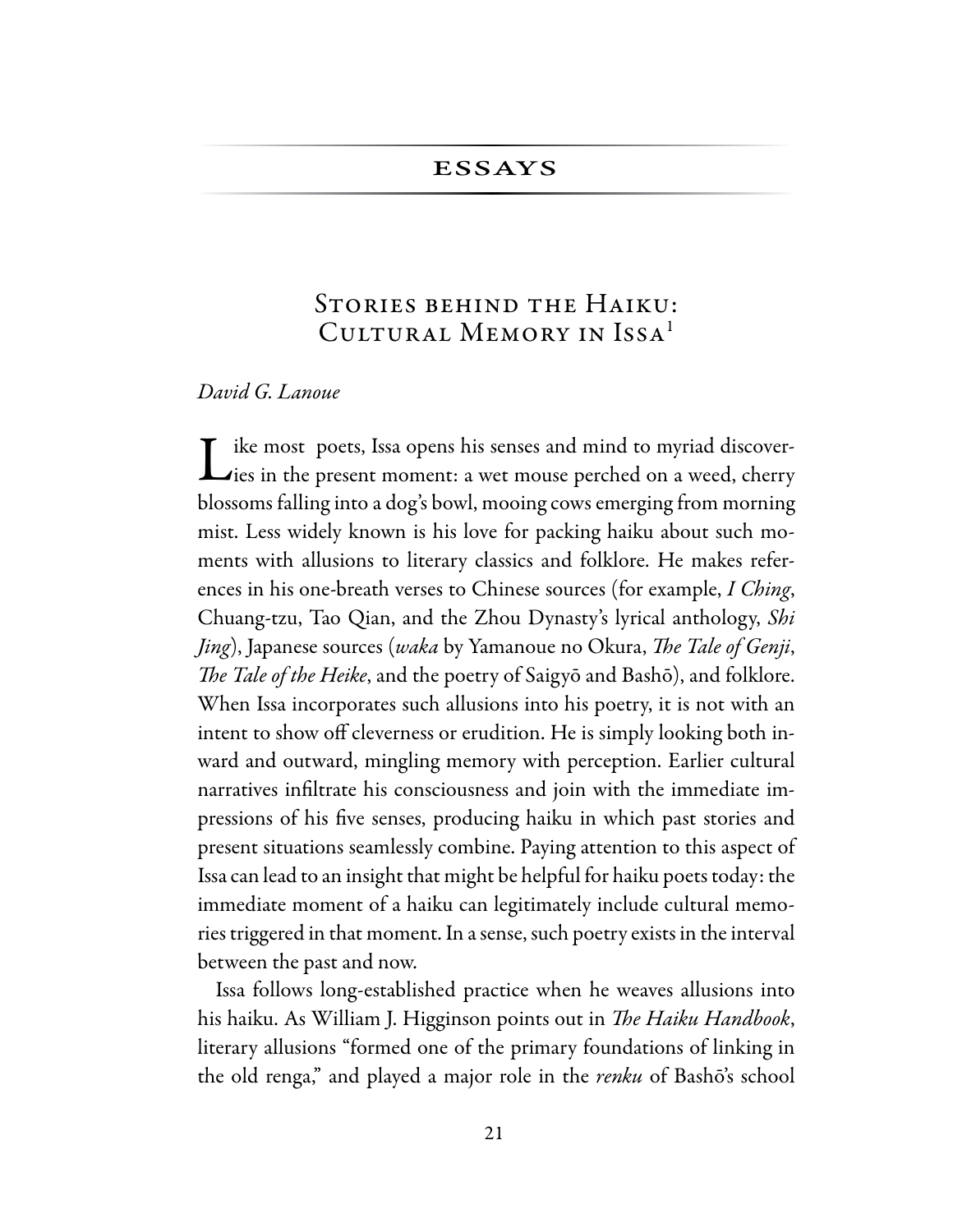(195). Elsewhere in the *Handbook* Higginson notes the importance of allusions in haiku as well, though their meaning, he notes, "often eludes Western readers, or even modern Japanese, who may not have the literary background necessary to appreciate [them]" (122). He goes on to present examples of allusion in Japanese and English-language haiku, proposing that allusion is, as it always has been, a legitimate device in haiku craft.

Unfortunately, Higginson's point did not sink very deeply into the consciousness of many poets, critics, or readers. Nearly two decades after his *Handbook's* publication, in 2003–04, Higginson himself seems to have overlooked this point when he chaired a Definitions Committee for the Haiku Society of America that ultimately defined haiku as "a short poem that uses imagistic language to convey the essence of an experience of nature or the season intuitively linked to the human condition" ("Official Definitions"). This definition admittedly represents an improvement over the one that the HSA adopted in the seventies, which saw haiku as "an unrhymed Japanese poem recording the essence of a moment keenly perceived," and which, incidentally, advocated writing English-language haiku using a pattern of five-seven-five syllables ("Official Definitions"). While it is no longer necessary for a haiku to record "the essence of a moment keenly perceived," the new definition boldly states that haiku conveys "the essence of an experience." Whose experience? Many people might think this question annoyingly naive and answer, "The poet's experience, of course!" Indeed, though the Definitions Committee didn't specify the "experiencer" in haiku composition, one might naturally assume they meant the poet. Other critics of haiku make this assumption explicitly. Faubion Bowers, for example, in his preface to a 1996 anthology, stresses the "What, Where and When" of haiku: the "what" being "the poet's reaction to something affecting one or more of the senses," the "where" including the location and all the associations that the location evokes, and the "when" situating the poem in the round of seasons (ix). By emphasizing the poet's reaction to sensory experience, Bowers leaves out the remembered experience of earlier poems, plays and stories. More recently, Izak Bouwer and Angela Sumegi, in Go to the Pine: Poetry in Japanese Style (2009), speak of haiku arising from the activation of a resonance between facets of observed nature and one's own 'Buddha'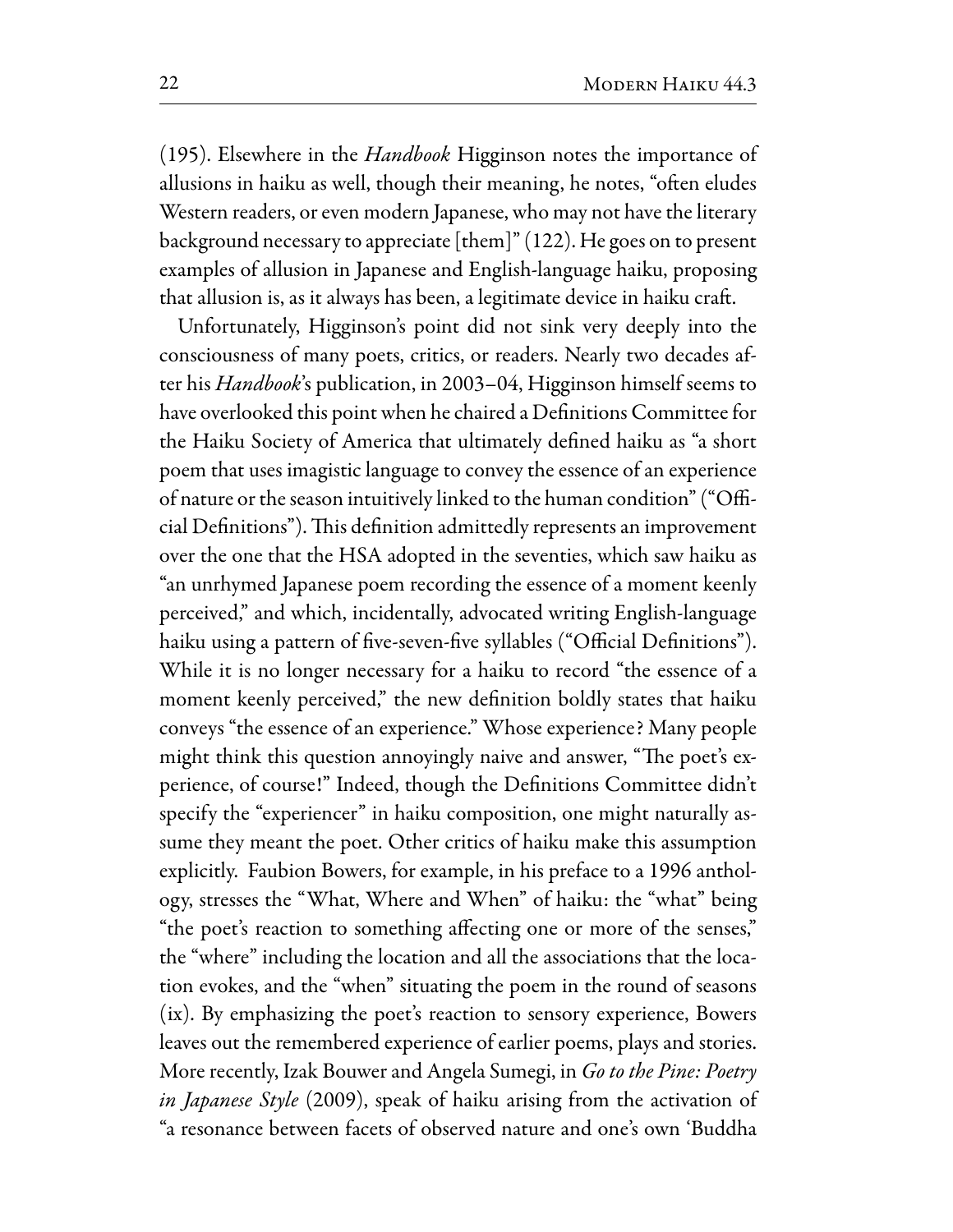nature" (25). Again, the authors place emphasis on the poet's immediate experience, leaving out the possible role of remembered literature. I, too, have neglected this possibility in the past. In my 1991 book, Issa: Cup-of-*Tea Poems*, I wrote, "A haiku is not so much an intellective or cognitive poem as it is one of awareness, felt-depth, perception through the senses, of insight and intuition by the heart" (8). That book is long out of print, but were I to prepare a revised edition, I would feel compelled to add that the insights and intuitions that spawn haiku can involve inner as well as outer experience, including, potentially, the poet's cultural and literary memories.

To illustrate how this process works in the haiku of Issa, let's take a look at a poem written in Seventh Month, 1817. In the old Japanese calendar, Seventh Month was the beginning of autumn. Issa's one-word preface, "Winter," lets the reader know that he has chosen to write about a different season than the actual one at the time.

> 枯すすきむかし婆々鬼あったとさ karesusuki mukashi baba oni atta to sa

withered grassland once upon a time there was a she-demon ...

As Noriko T. Reider explains in her book on Japanese demon lore, female *oni* were believed to live outside of the community in wild, uninhabited areas, which explains Issa's association of a desolate, withered grassland with the story of a she-demon  $(67)$ . The most famous of such demons, especially in Issa's home province of Shinano (present-day Nagano Prefecture), was Yamauba, an *oni* who gave birth to a son with superhuman strength: Kintarō, a boy destined to grow up and become a Heian Era warrior hero, renamed Sakata no Kintoki (160). On Mount Kintoki in Shinano many caves exist in which Yamauba and her mighty son purportedly lived; several ponds, according to local legend, served as young Kintarō's bathtubs (Yanagita qtd. in Reider 76). Stories of the Yamauba, an ugly old women who long ago resided in the wilderness and devoured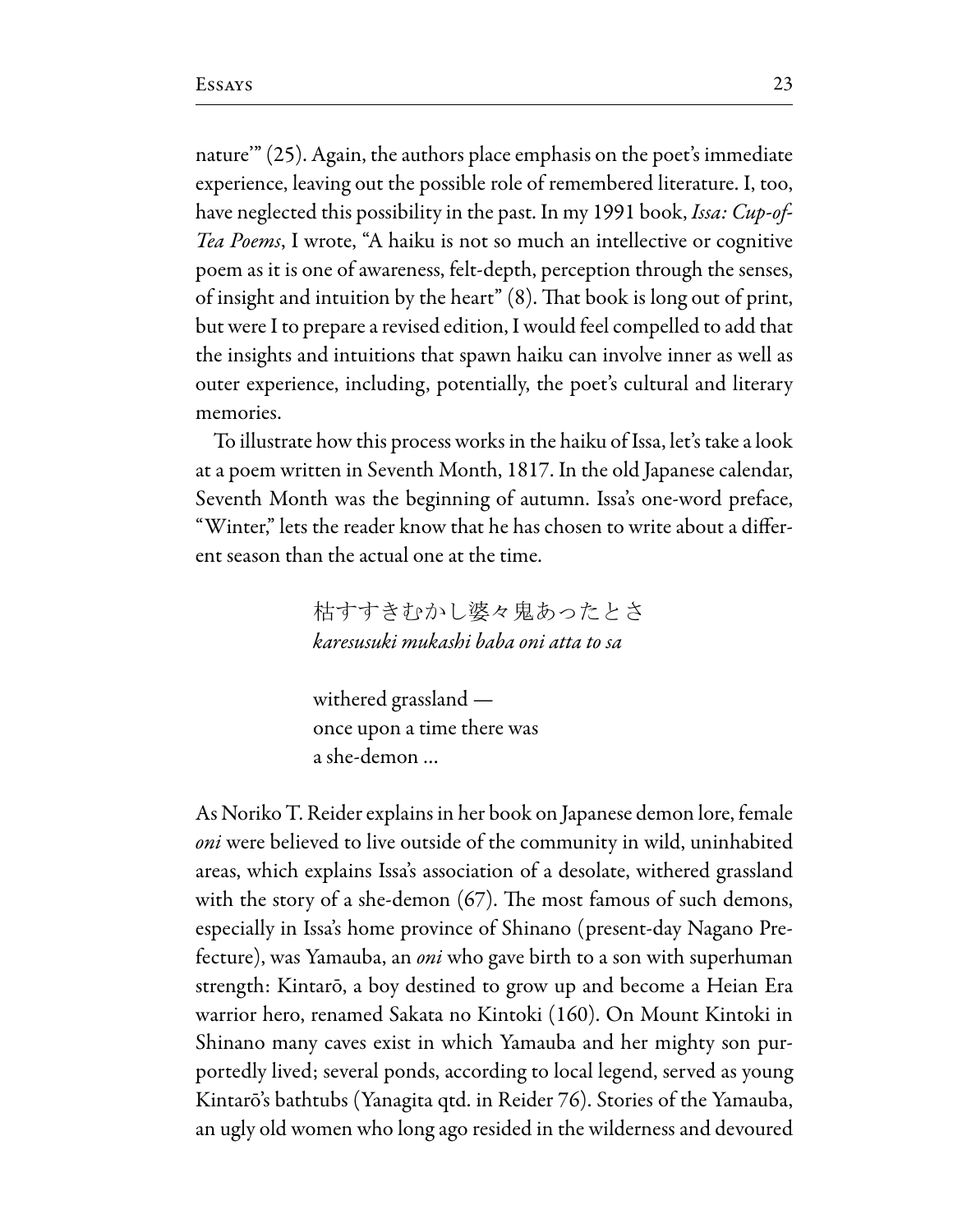human flesh, abound in Japan; she is analogous to the evil witch in the Hansel and Gretel story as told by the Grimm Brothers (61). While Reider sees Yamauba and similar female oni as metaphorical representatives of marginalized "others" in Japanese society, particularly women who live outside the village's system of gender normality in their refusal of traditional roles of mother or daughter  $(62-66)$ , Issa's allusion is more intuitive. He simply evokes a scary story with its concomitant feeling of dread, employing the "Once upon a time" formula in Japanese tale telling: *mukashi* ("long ago ..."). In his imagination, a she-demon might lurk amid the tall, withered, cold, windswept grasses. The "once upon a timeness" of the haiku links the present moment to an archetypal past, imbuing it with a feeling of eerie excitement.

This next example alludes to a particular Japanese folktale, "The Tongue-Cut Sparrow."

> 梅守に舌切らるるなむら雀 umemori ni shita kiraruru na murasuzume

don't let the plum blossom guard cut your tongues ... sparrows!

In the tale, a kind old man keeps a sparrow as a sort of surrogate child, since his wife has not borne children and has refused to allow him to adopt one—so he treats the sparrow with paternal kindness (Griffis 30). At one point his wife, a mean old woman, cuts the sparrow's tongue with scissors just because he has pecked at some of her starch (31). She then tosses him into the air, and the poor bleeding sparrow flies away. Her husband later happens upon the home of this same sparrow, where he is welcomed and treated with politeness by the entire sparrow family for several days, eating wonderful food and (in one charming version of the story) playing games of  $\mathfrak{go}$ , a strategy board game, with the sparrows' daughter (33). The sparrows even offer him a going-away present, allowing him to choose between two baskets: a light one and a heavy one. He politely picks the light basket, which turns out to be filled with money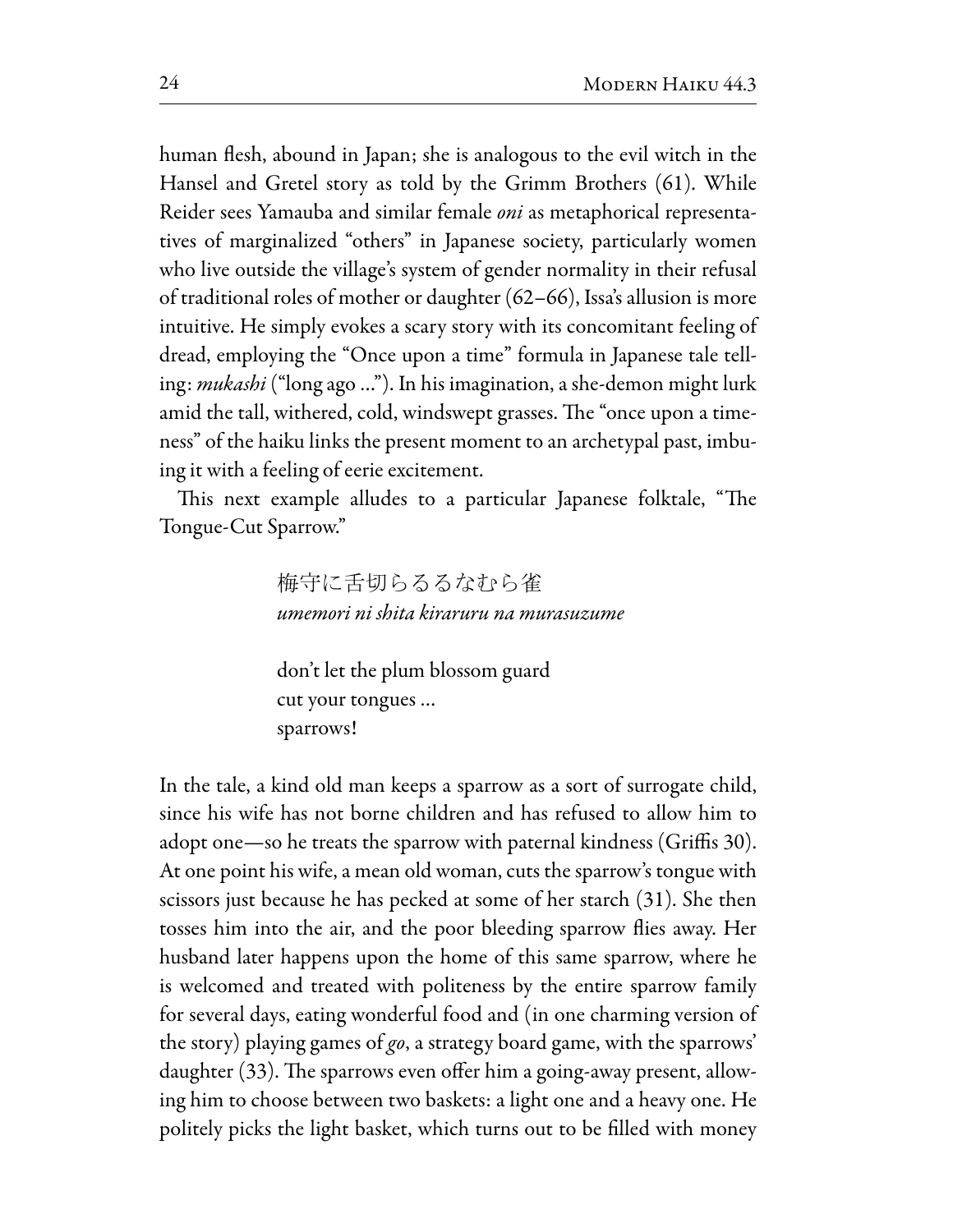and gems (Cavallaro 49). The old woman, greedy for her own gift, goes to visit the sparrows' house and demands to have one. Presented the same choice as her husband, she picks the heavy basket, thinking that it surely contains even more wealth than he received, but when she opens it, "a horrible cuttlefish rushe[s] at her, a skeleton poke[s] his bony fingers in her face, and finally a long, hairy serpent, with a big head and lolling tongue, [springs] out and coil[s] around her, cracking her bones, and squeezing out her breath, till she die[s]" (Griffis 36). According to Dani Cavallaro, the story shows an "unbending devotion to dramatic justice" while, at the same time, a Japanese "passion for the sudden eruption of grotesque and monstrous forms" (49). In the story's happy ending the long-suffering husband, free at last, adopts a son.

In Issa's haiku the person guarding plum blossoms is cast in the role of the wicked old woman of the tale. The tone is comic, sure to raise smiles among his Japanese readers, but by referring to a story in which a family of sparrows live in a house and follow all the conventions of Japanese etiquette, he also hints at an essential sameness between human and bird. In fact, compared to the avaricious old woman, these polite and generous sparrows appear *better* than people, or at least better than this particular individual. When he humorously warns the sparrows to beware the tongue-cutting blossom guard, Issa hints that the guard is a mean old grouch. The collective memory of "The Tongue-Cut Sparrow" shapes the present moment, reminding readers of the karmic consequences suffered by a brutish old woman once upon a time.

Issa also builds haiku around allusions to highbrow Chinese and Japanese literary works, as in this next example.

> ちる花やほっとして居る太郎冠者 chiru hana ya hotto shite iru Tarōkaja

cherry blossoms scatter the servant Tarō is relieved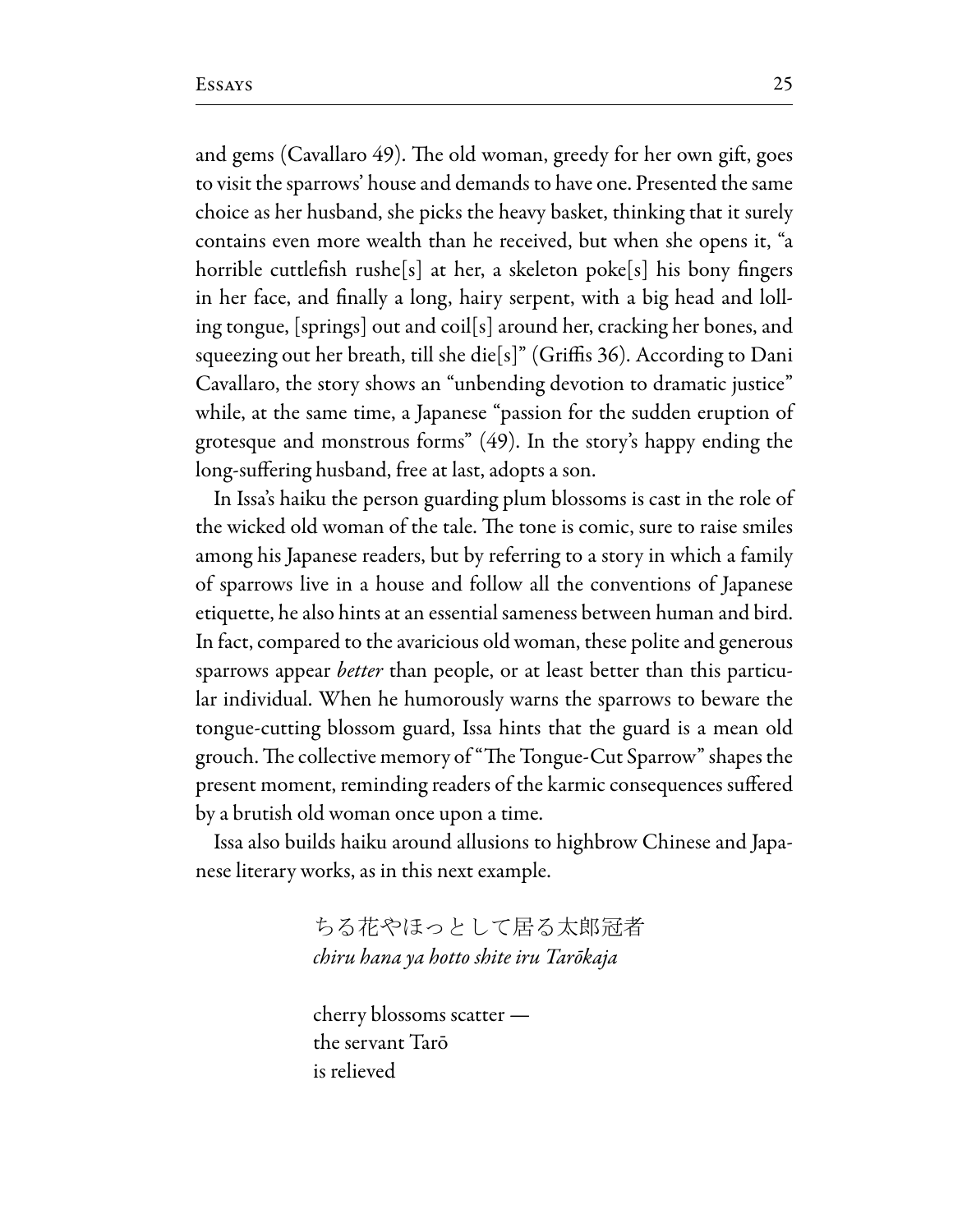Here, he reminds readers of a comic play or kyōgen: Hana-arasoi, a quarrel farce of the Muromachi period, several centuries before Issa's time (Davis 137). Tarōkaja is the name of a stock character, Young Servant Tarō, featured in this particular kyōgen. Tarō quarrels with his master, a small landlord, over what to call cherry blossoms. The following plot summary comes courtesy of Saijo Takao on the Hirota Kanshōkai website.

On a pleasant spring day, the lord plans a flower-viewing excursion and invites Taro-kaja to accompany him. Taro-kaja gladly accepts the invitation, but protests that it ought to be phrased as cherry-blossom-viewing, the actual business being the appreciation of cherry blossoms, not flowers. A dispute breaks out over the accuracy of the term, the lord standing by "flower" and Taro-kaja by "cherry blossom." Each tries to defeat the other by reciting old waka-poems on "cherry" and "flower." After a long dispute, Taro-kaja inadvertently recites verses including "cherry" which, however, is immediately followed by "flower"; and he loses his ground, as is his wont.

Many readers of Japanese haiku are aware that the general term *hana* or "blossom" can sometimes be used to mean "cherry blossom"; whereas the specific term, *sakura*, always means "cherry blossom." This elasticity of hana's meaning is put to good use in countless haiku, as it allows poets to refer to cherry blossoms with only two language units  $(ha + na)$  instead of with three  $(sa + ku + ra)$ , thus vastly expanding possibilities within the five-seven-five template of Japanese haiku. In the *Hana-arasoi* farce, the servant Tarō and his master bicker vigorously over which term to apply to the flowers that they will be viewing. Issa evokes this absurd quarrel in a poem about cherry blossoms scattering. Tarōkaja feels relief at the sight, Issa writes, and then allows his readers to conclude for themselves the reason for the servant's relief: the source of contention, the blossoms, now fall from their branches, no longer something to argue about. This character from traditional drama visits the contemporary moment and reacts to his surroundings suitably, in Issa's haiku.

Murasaki Shikibu's eleventh-century Tale of Genji (Genji monogatari) is a classic of Heian period literature, a courtly tale of a "shining prince"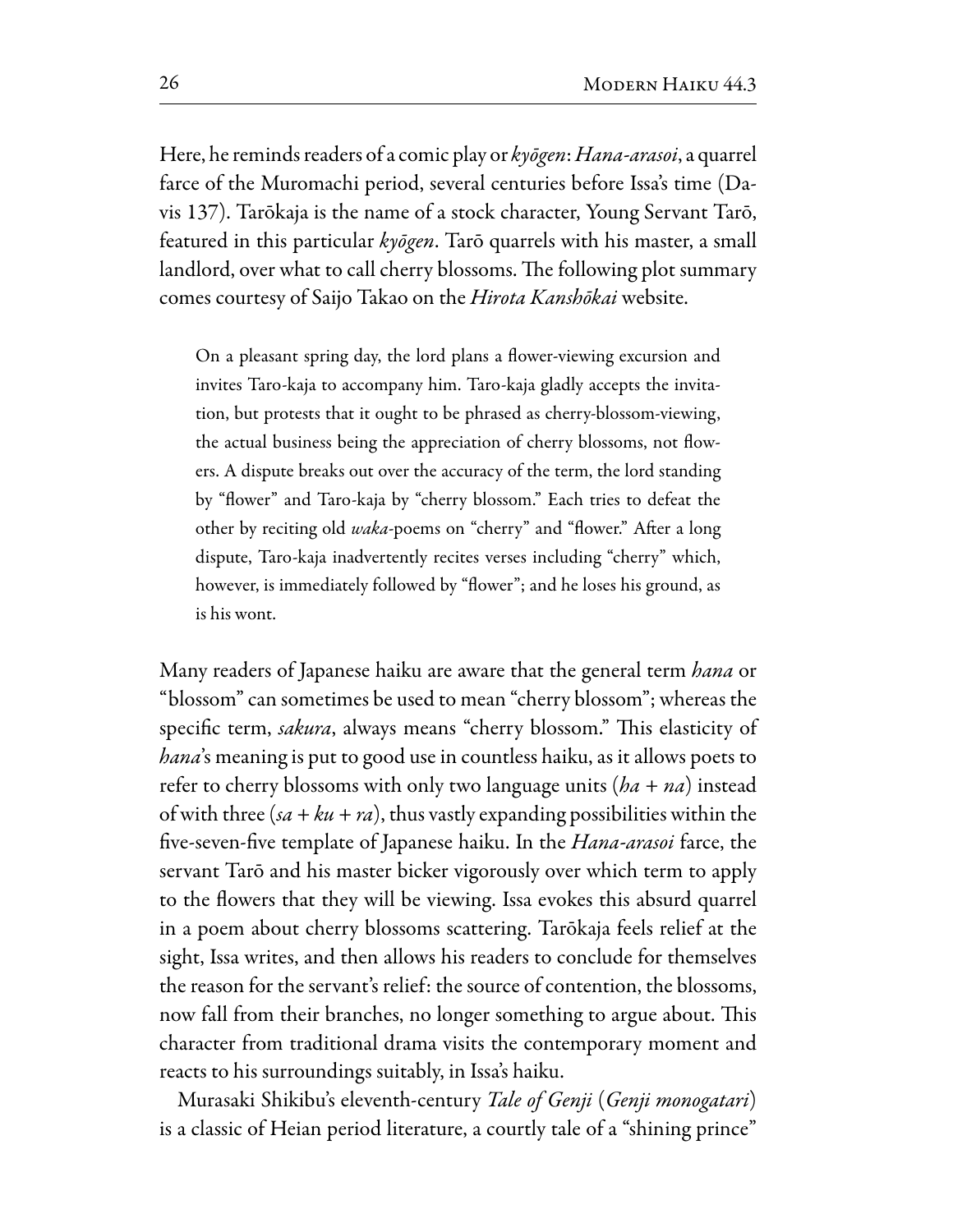and his adventures, mostly amorous. Eight centuries later, Issa references Prince Genji in a haiku about a mate-seeking cat.

> 恋猫の源氏めかする垣根哉(1809) koi neko no genji mekasuru kakine kana

the lover cat dandied up like Genji at the fence

Issa's original readers would have instantly recognized the scene in The Tale of Genji to which he alludes, either from reading the book or from having viewed popular woodblock prints of its key moments, such as those done in the 17<sup>th</sup> century by Yamamoto Shunshō, reproduced in Edward G. Seidensticker's modern English translation. In Chapter 5, Prince Genji journeys into the northern hills in springtime, seeking a cure for his malaria in the cave of a wise healer. While in the neighborhood, he peers through a wattle fence and catches sight of ten-year old Murasaki, a pretty little girl who bears an uncanny resemblance to the woman that Genji most yearns for: the Lady Fujitsubo, with whom he has recently had "an illicit and profitless affair" (Murasaki 90). Genji soon learns that the girl happens to be a daughter of Fujitsubo's brother, Prince Hyōbu-the product of an affair that Hyōbu had with a lady who, thanks to Hyōbu's vindictive wife, was later driven to "a fatal decline" and death (90). Spying on the child, Genji decides instantly that he must "take her into his house and make her his ideal" (90)!

Even to eleventh century readers Genji's behavior must have seemed creepy and pedophiliac, since he protests several times in the narrative that his intentions do not stem from "improper motives"  $(90)$ ; that he only wants to serve the best interest of the child by molding her into his perfect woman. Later that year, in autumn, after the death of Murasaki's nurse, Genji abducts the girl and brings her to the west wing of his palace. The next morning, he visits her in her new, opulent chamber only to find her sulking. "Young ladies should do as they are told," he admonishes, and the author adds, wryly, "And so the lessons began" (109).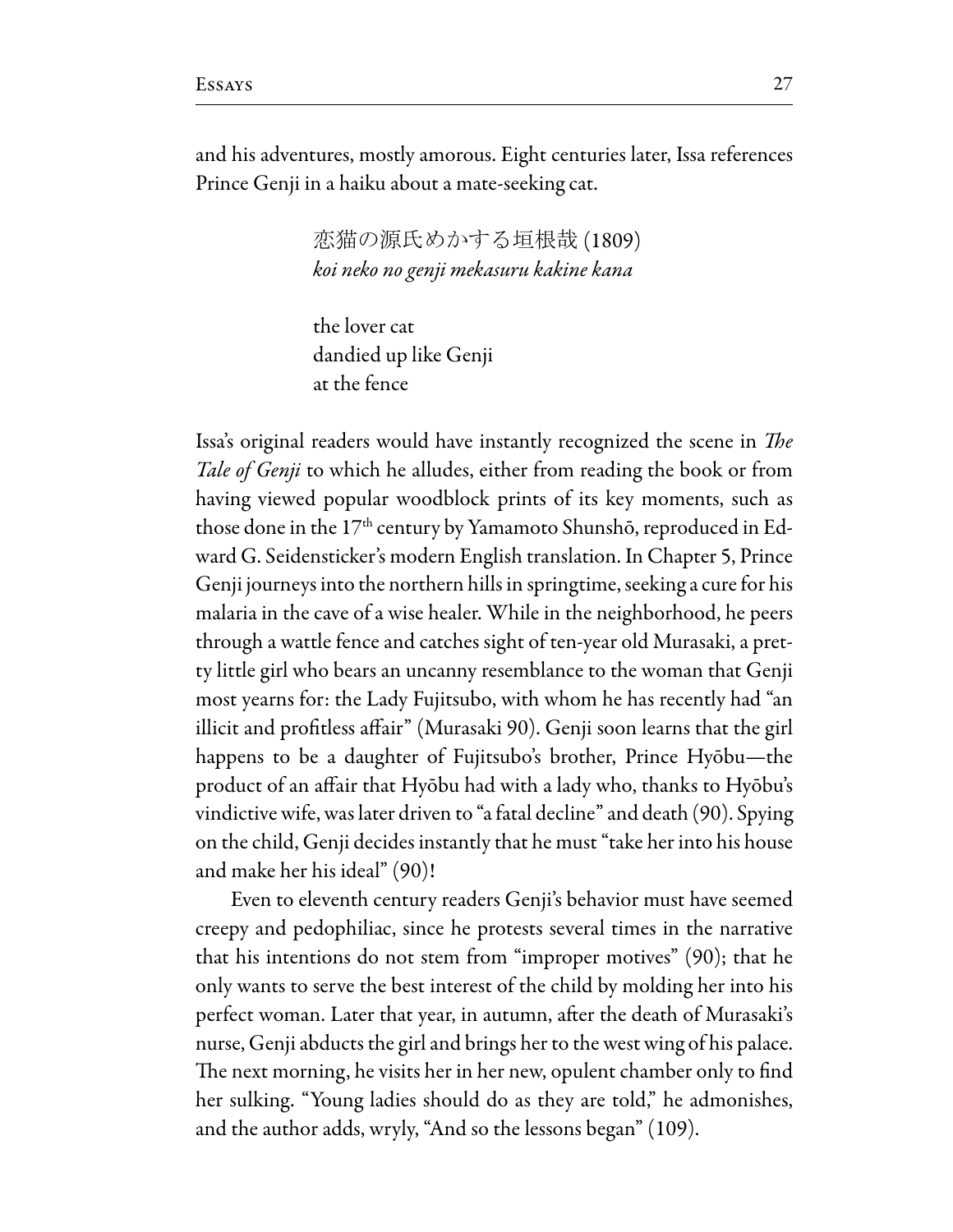In Issa's haiku a tomcat steps into the role of this most famous courtly lover of Japanese letters, appearing at a fence in glorious, full adornment: *mekasuru*. Of course, instead of silken, perfumed robes, the cat wears only fur that, perhaps, he has licked and combed for the occasion ... perhaps not. The haiku elevates the cat or else denigrates Genji-or bothdepending on how one chooses to read it. On one hand, Issa suggests that cats, too, can experience on some level the lofty emotion that we humans call love. On the other hand, he implies that Prince Genji, despite all his riches and refinement, is in essence nothing more than a sexually excited animal, a predator. The present moment of a lover cat posing by a fence mingles in the haiku with the literary memory of Prince Genji spying, and mentally staking his claim, on little Murasaki. The long-ago story not only glosses the situation in present time (a cat at a fence), the situation in present time subtly critiques the long-ago story. Issa is doing more here than simply opening his senses to the present moment; he also attends to and raises questions about a cultural memory.

Literary recollections in Issa's haiku at times hearken back to classical China, as in this next example.

> ゆうぜんとして山を見る蛙哉 yūzen to shite yama wo miru kawazu kana

serene and still the mountain-viewing frog

The haiku originally appears without a note, but Issa recopies it six years later in his poetic journal of 1819, Oraga haru ("My Spring"), with this prose preface: "In the summer evening, spreading my straw mat, I call 'Lucky! Lucky!' and soon he comes crawling out from his nook in the thicket, enjoying the evening cool just like a person" (my translation; Issa 6.143). "Lucky" (fuku) is a colloquialism and a pet name for toads, suggesting that many of Issa's "frogs" (kawazu) might in fact be toads. In any case, the first and second phrases of the poem echo a well-known Chinese verse by Tao Qian (also known as Tao Yuanming), a poet of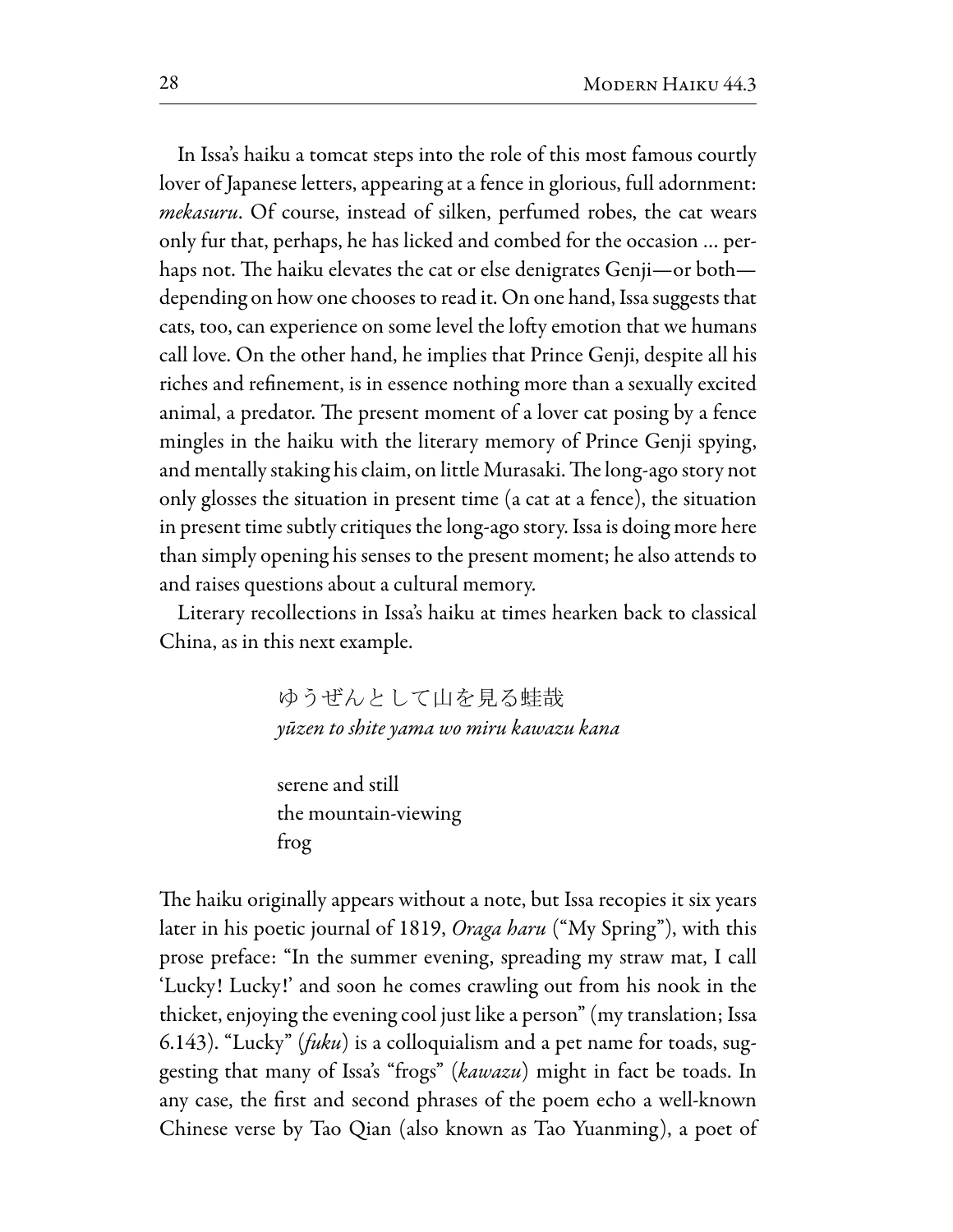the late fourth, early fifth century. His poem, "I Built My House Near Where Others Dwell," has these lines (in William Acker's translation): "I pluck chrysanthemums under the eastern hedge, And gaze afar towards the southern mountains" (66). Issa signals his allusion by employing the same two Chinese characters, *yuran*, pronounced *yūzen* in Japanese, to describe his mountain-gazer; only, in his case, the gazer is a frog. In Issa's Japanese this combination of characters denotes "calmly" or "composedly." The Chinese poem depicts a hermit poet gazing at distant mountains and flying birds, sensing within these things an ineffable "hint of Truth" (66). However, Issa comically shatters Tao Qian's serene and refined tone in the concluding phrase of his parody, substituting the famous hermit of classical tradition with a frog-a bait-and-switch joke that functions exactly like his using a cat as a stand-in for Genji at the fence. In both cases, the joke is not *simply* a joke. Just as Issa's lover cat implies, on a deeper level, a critique of Genji and perhaps of romantic love in general, the mountain-gazing frog evinces the poet's egalitarian Pure Land Buddhist vision of reality: this meditating frog, too, is on his way to enlightenment. Again, Issa blends a present moment—the sight of a frog looking in the direction of a mountain or mountains—with a literary moment that educated Japanese readers of his time would have remembered.

The next example contains an allusion that even illiterate people of the Edo period, especially those living in the poet's home province, would have instantly recognized. As with "The Tongue-Cut Sparrow," its source is oral tradition.

> 婆々どのも牛に引かれて桜かな baba dono mo ushi ni hikarete sakura kana

granny comes too led by a cow ... cherry blossoms

The image of an old woman being led by a cow recalls a popular tale set in Issa's province of Shinano. A sinful woman left a piece of cloth to dry in the garden behind her house, but a passing cow snagged it with a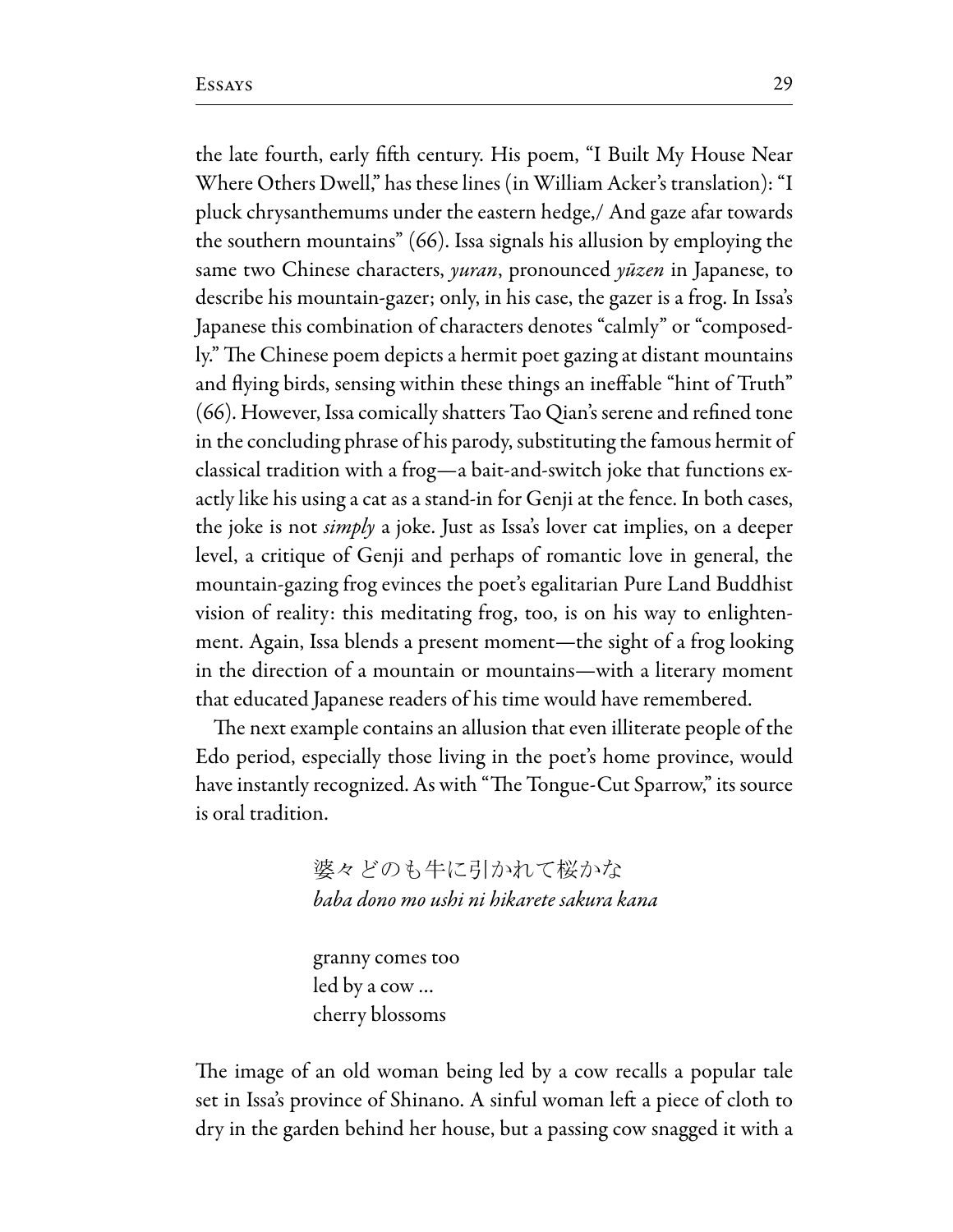horn and trotted off. The woman followed the beast to the great temple Zenkōji, where it disappeared and she found herself standing before the image of Amida Buddha. From that point on, she became pious (Blyth 2.422-23). In this case, granny follows the cow into the temple of Nature, where she encounters gloriously blooming cherry blossoms. Issa wrote the haiku in 1822 as a variation in a series of poems that invite the reality of this ancient story to fuse with present moments. In earlier installments of 1803 and 1811 he follows the story more literally, having the cow lead a person to Zenkōji.

> しぐるるや牛に引かれて善光寺 shigururu ya ushi ni hikarete zenkōji

winter rain  $$ led by a cow to Zenkō Temple

春風や牛に引かれて善光寺 haru kaze ya ushi ni hikarete zenkōji

spring breeze  $$ a cow leads the way to Zenkō Temple

Issa's original readers would have needed no footnote to inform them that long ago a cow led an old, sinful woman to the image of Amida Buddha, a famous bronze statue flanked by statues of two bodhisattvas—a spiritually powerful icon that, in Issa's time, was displayed approximately once every year (McCallum 169). In all of these variants the poet pays tribute to the tenets of True Teaching Pure Land Buddhism (Jōdoshinshū) to which he devoted himself throughout his life. According to Jōdoshinshū's founder, Shinran, enlightenment is a gift that comes from beyond the ego's calculations. The woman in the tale takes her first steps toward enlightenment without thinking about it—simply by following a cow: the embodiment of Amida's saving power. Issa, too, follows cows to Zenkōji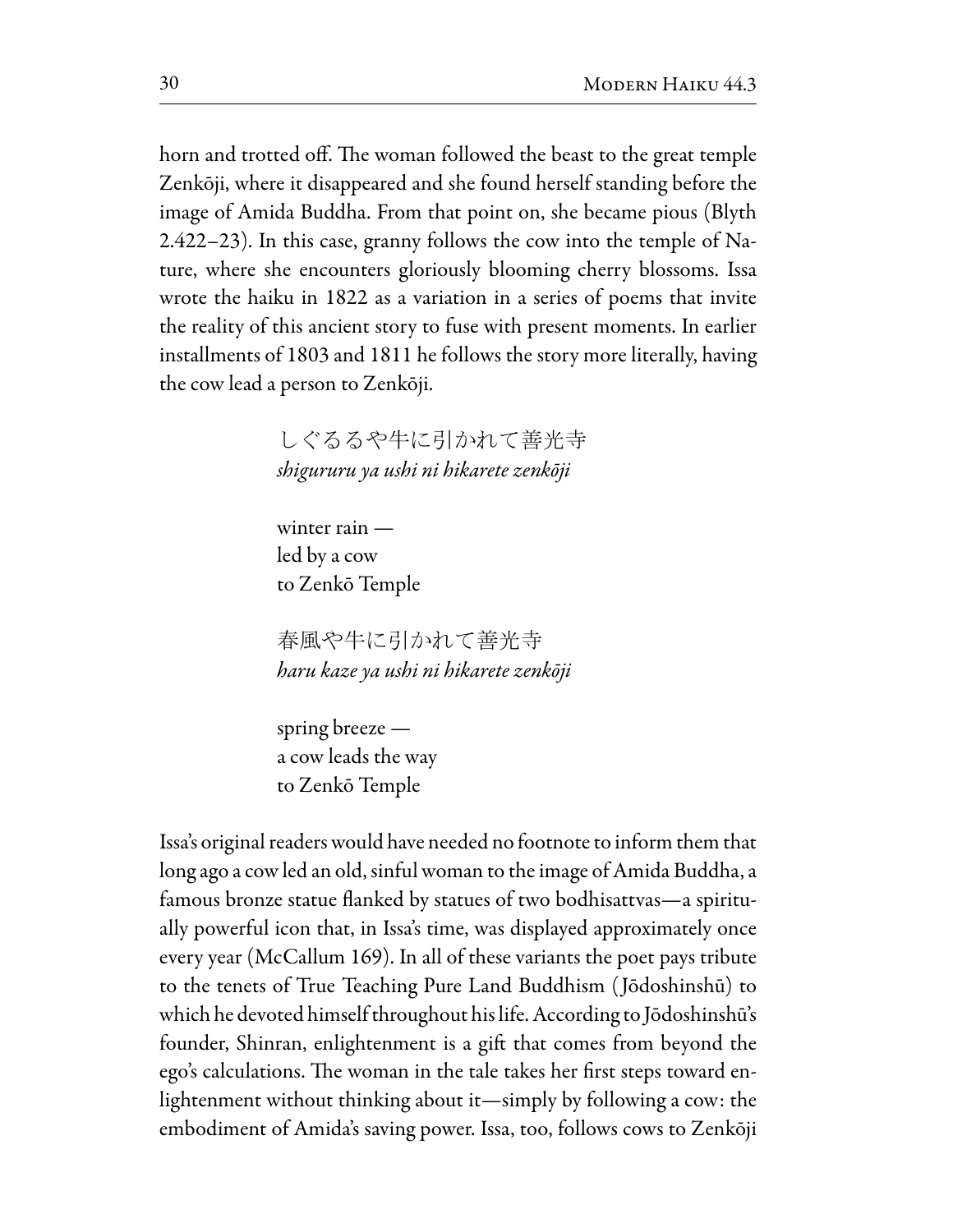(and enlightenment) in his imagination. Perceptive readers who know the background story will follow it there too. In 1815, he substitutes a butterfly for the cow.

> 此方が善光寺とや蝶のとぶ kono kata ga zenkōji to ya chō no tobu

```
"Follow me to Zenkō Temple!"
a butterfly
flies
```
The religious message remains the same: animals can show people the way to Buddha's Pure Land. In my opinion, the most interesting haiku of the series is our first example, the poem of 1822 in which the cow leads granny to blooming cherry trees. Issa hints here that Nature itself is a temple, especially this scene of lovely, fragile cherry blossoms that palpably signify Buddha's principle of transience. By alluding to the earlier cultural narrative, he imbues all of these haiku with profound spiritual resonance.

In the course of translating haiku for my online archive, I discovered scores of similar examples in Issa that mingle present images with cultural memories, and I suspect that there are many more examples that I simply haven't yet recognized. Issa does not approach moments of Nature with a clean slate. Often, he views and appreciates them in terms of earlier stories, poems, and plays. Perhaps his example will help free the imaginations of some of today's poets. We have the license to join past and present, memory and perception, in our haiku. Issa would support the 2004 HSA definition of haiku as conveying the "essence of an experience," only so long as we understand that this experience is not always exclusively that of an individual poet in the here and now but can also include collectively shared recollections of earlier stories and literature.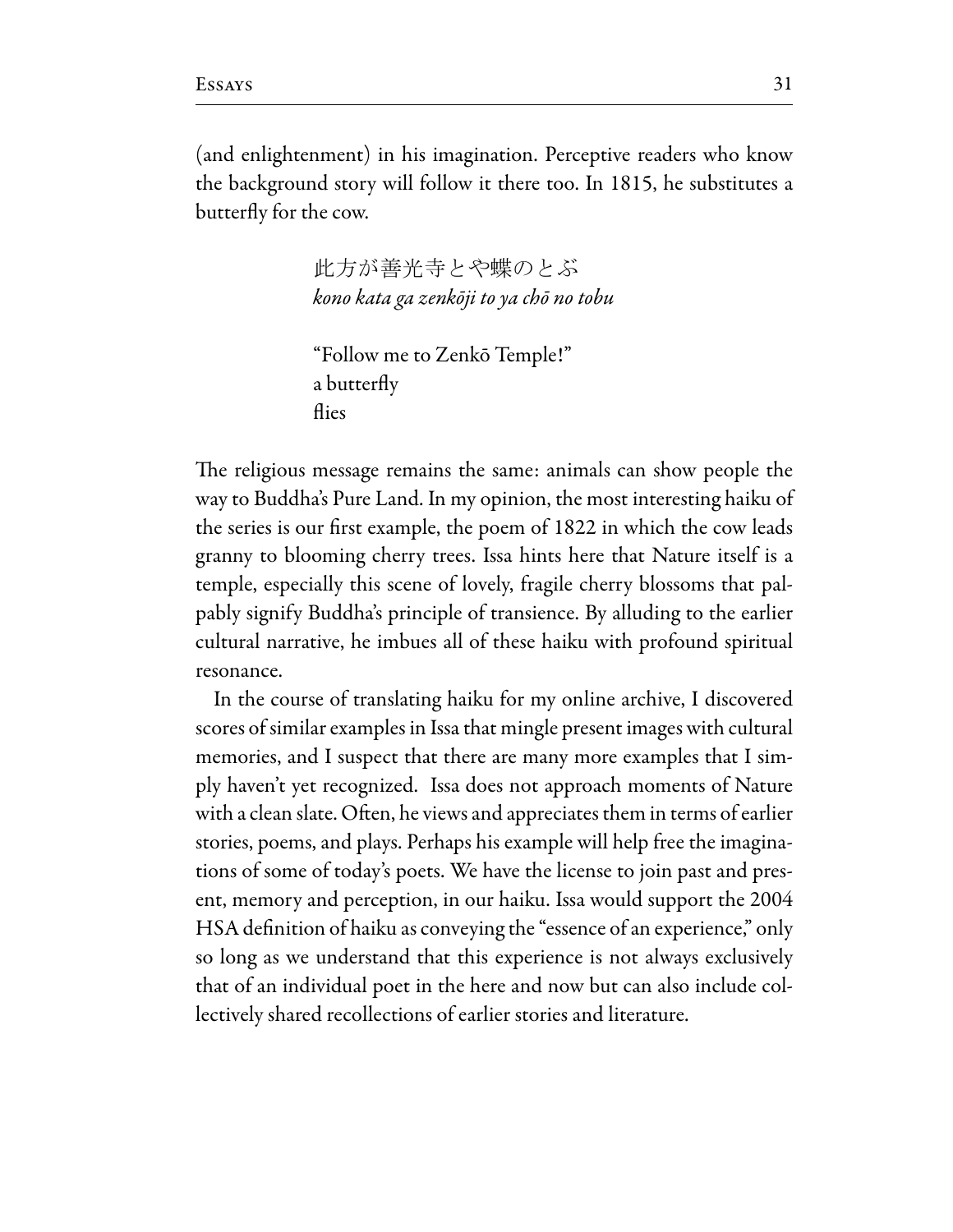### **NOTE**

<sup>1</sup> This essay was originally presented as a paper at the Haiku North America conference, Los Angeles, August 17, 2013.

#### WORKS CITED

R. H. Blyth, *Haiku*. Reset paperback edition. (Tokyo: Hokuseido, 1949–1952; rpt. 1981–1982), 4 vols. Print.

Izak Bouwer and Angela Sumegi. Go to the Pine: Poetry in Japanese *Style* (Ottawa: Buschek Books, 2009).

Faubion Bowers, ed. The Classic Tradition of Haiku: An Anthology (Mineola, N.Y.: Dover Publications, 1996).

Dani Cavallaro. The Fairy Tale and Anime: Traditional Themes, Images and Symbols at Play on Screen (Jefferson, North Carolina: McFarland & Company, 2011).

Jessica Milner Davis, ed. Understanding Humor in Japan (Detroit: Wayne State University Press, 2006).

William Elliot Griffis. *Japanese Fairy World: Stories from the Wonder-Lore of Japan* (Schenectady, NY: James H. Barhyte, 1880).

William J. Higginson with Penny Harter. *The Haiku Handbook: How* to Write, Share, and Teach Haiku (Tokyo/New York/London: Kodansha International, 1989).

Issa Kobayashi. Issa zenshū. Kobayashi Keiichirō, ed. 9 vols (Nagano: Shinano Mainichi Shimbunsha, 1976-79).

David G. Lanoue, trans. Issa, Cup-of-Tea Poems; Selected Haiku of Ko*bayashi Issa* (Berkeley, Calif: Asian Humanities Press, 1991).

Donald F. McCallum. Zenkōji and Its Icon: A Study in Medieval Japanese Religious Art (Princeton: Princeton Univ. Press, 1994).

Murasaki Shikibu. The Tale of Genji. Tran. Edward G. Seidensticker. (New York: Alfred A. Knopf, 1987).

*"Official Definitions of Haiku and Related Terms."* Haiku Society of America. Accessed 10 May, 2013. http://hsa-haiku.org/archives/HSA\_ Definitions 2004.html

Noriko T. Reider. Japanese Demon Lore, Oni from Ancient Times to the